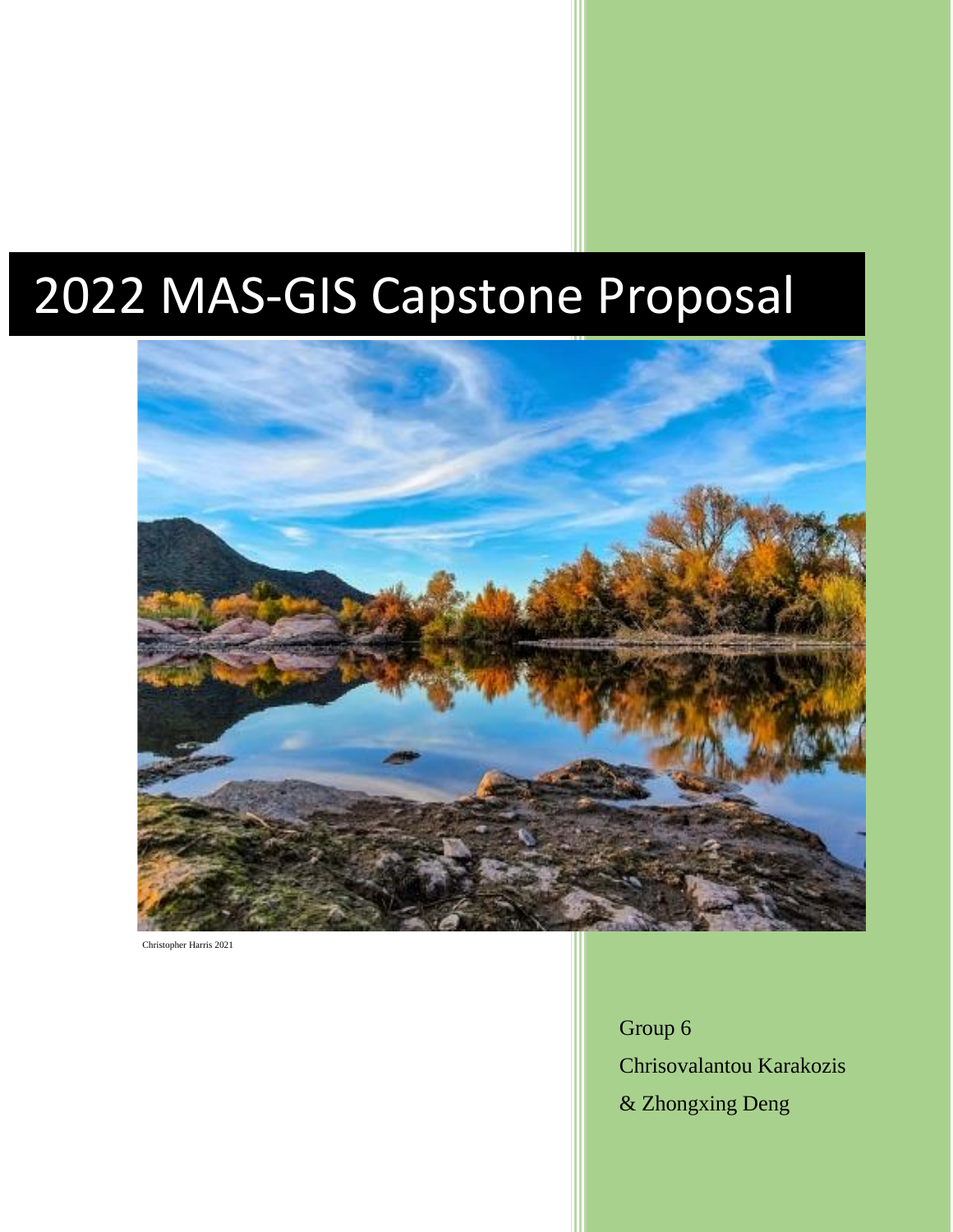# Table of Contents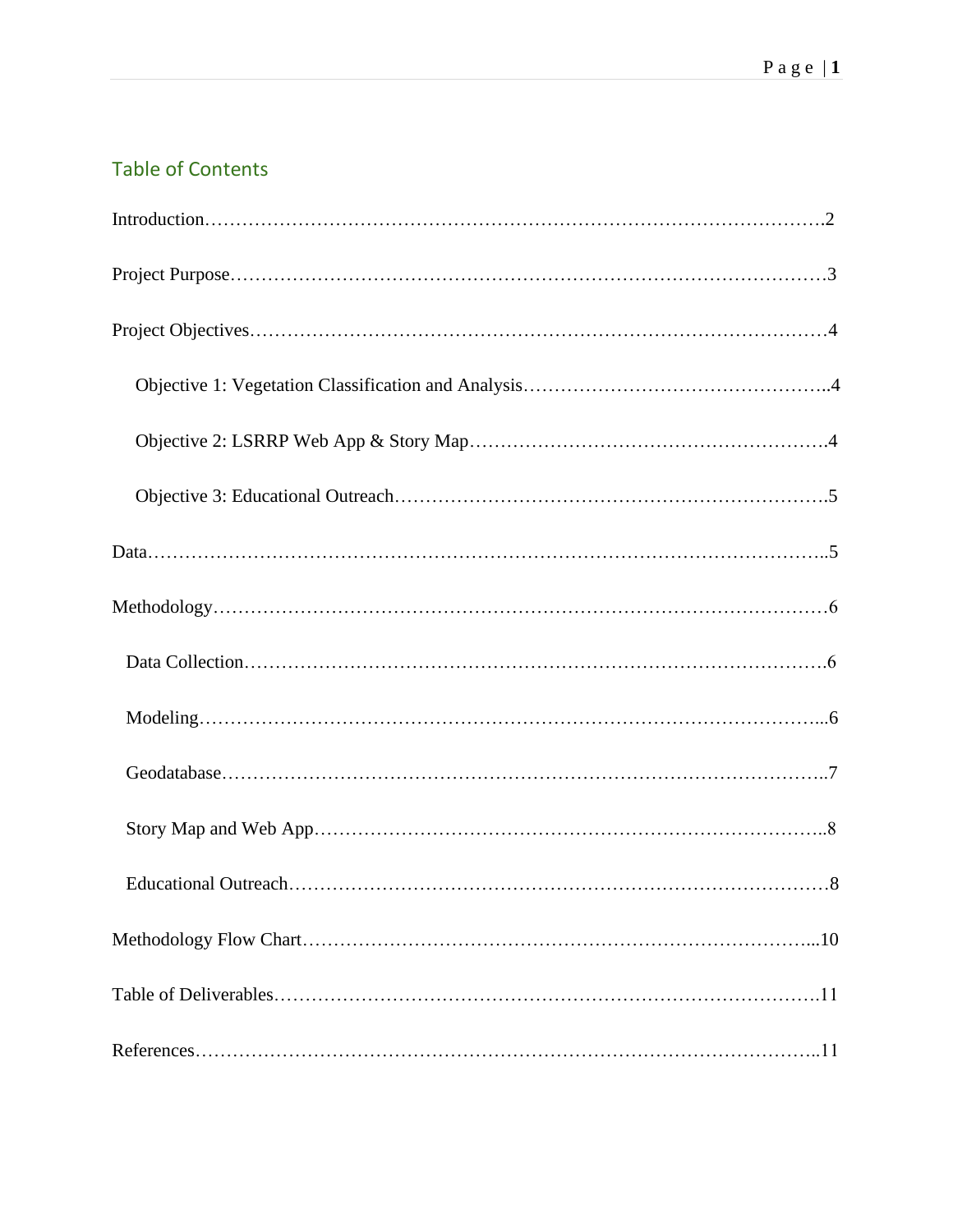## Introduction

The Cactus Fire of 2017 burned over 800 acres of riparian and Sonoran Desert habitat along the Lower Salt River northeast of Mesa, Arizona. The presence of invasive plant species such as salt cedar (*Tamarix chinensis*) which was well established for decades in the area allowed the fire to burn at a greater severity and carry faster than what is typically expected in a desert riparian landscape ("Management Objectives''). Following the fire nonnative species such as stinknet (*Oncosiphon piluliferum*) emerged within the burn scar and giant reed (*Arundo donax*), which was already present, spread to new territories. The presence of these nonnative species poses a significant threat to the biodiversity of the area by changing fuel properties, which can in turn affect fire intensity and extent (Brooks et al., 2004). In response to the Cactus Fire and the need to reduce the presence of invasive plant species, the Lower Salt River Restoration Project (LSRRP) was established in 2018. The LSRRP has a long-term goal of restoring eleven miles of the Lower Salt River Recreation Area from Stewart Mountain Dam to Granite Reef Dam. From an ecological perspective, LSRRP's objectives are to reduce the presence of invasive plant species, increase native plant abundance, reduce the risk of wildfire, and improve riparian habitat for wildlife species ("Management Objectives''). To monitor the 400-acre LSRRP site Unmanned Aircraft Systems(UAS), more commonly known as drones, are used. Aerial imagery collected via UAS is then utilized to aid in the continuation of the restoration project through vegetation classification and analyses.

Operating under the umbrella of LSRRP is Green Drone AZ (GDAZ), which is a collaboration between Northern Arizona University (NAU), EcoCulture, the Tonto National Forest, Arizona State University (ASU), the National Forest Foundation, The Boeing Company, Society for Science, and the Arconic Foundation. GDAZ is a Science, Technology, Engineering,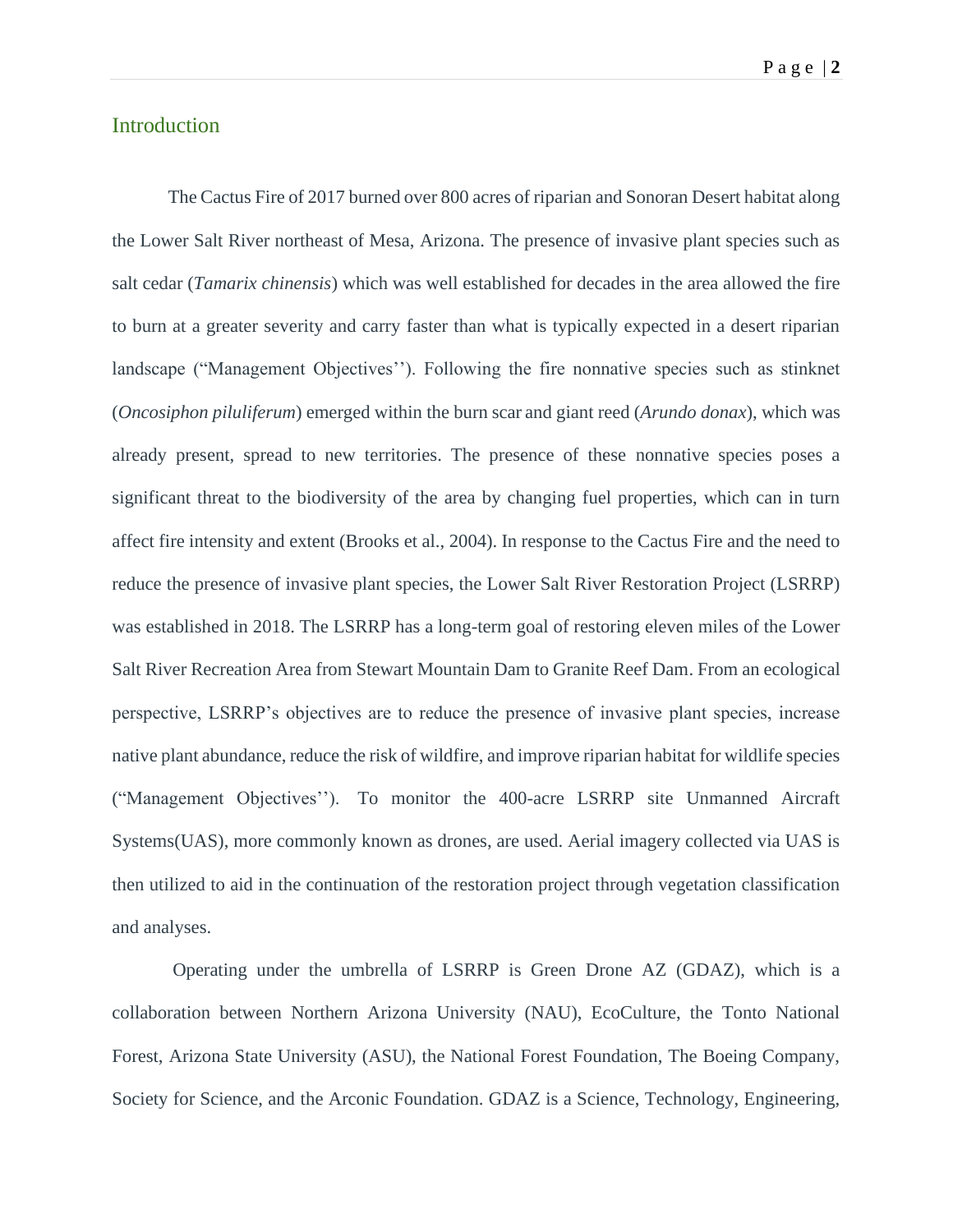and Mathematics (STEM) educational outreach program. This program is designed to expose middle and high school students to the applications of Geographic Information Systems (GIS) and drones in natural resource management.

#### Project Purpose

GIS has been a vital piece of LSRRP since its establishment in 2018. This capstone will build upon the efforts of four previous MAS-GIS capstone projects related to work on the Lower Salt River. The first Capstone was completed by Justin Eddinger in 2018 in which he created an initial inventory of invasive and native vegetation communities along the Lower Salt River. This inventory was used to help facilitate restoration management efforts of the LSRRP. Following the creation of GDAZ in 2020, the first cohort of MAS-GIS interns produced two capstone projects working on vegetation analysis and classification. However, one group's overall classification of invasive and native vegetation species did not produce statistically significant results. In an effort to increase the classification's accuracy the second group added structural data such as a canopy

height model (CHM) and digital terrain model (DTM) which increased the accuracy percentage into the mid '90s (Kedia et al. 2020). Their success led to the publication of the journal article "An integrated spectral–structural workflow for invasive vegetation mapping in an arid region using drones" in *Drones*. Building upon the methods used in 2020, the interns of 2021 sought to improve vegetation classification accuracy within the project area of phases one through three (Figure 2). Their end



Figure 2. Phases 1 through 3 of the LSRRP project site.

results proved to be highly accurate at 91% and 96%. Along with vegetation classification, the interns also produced outreach applications to assist GDAZ staff in recruiting teachers for their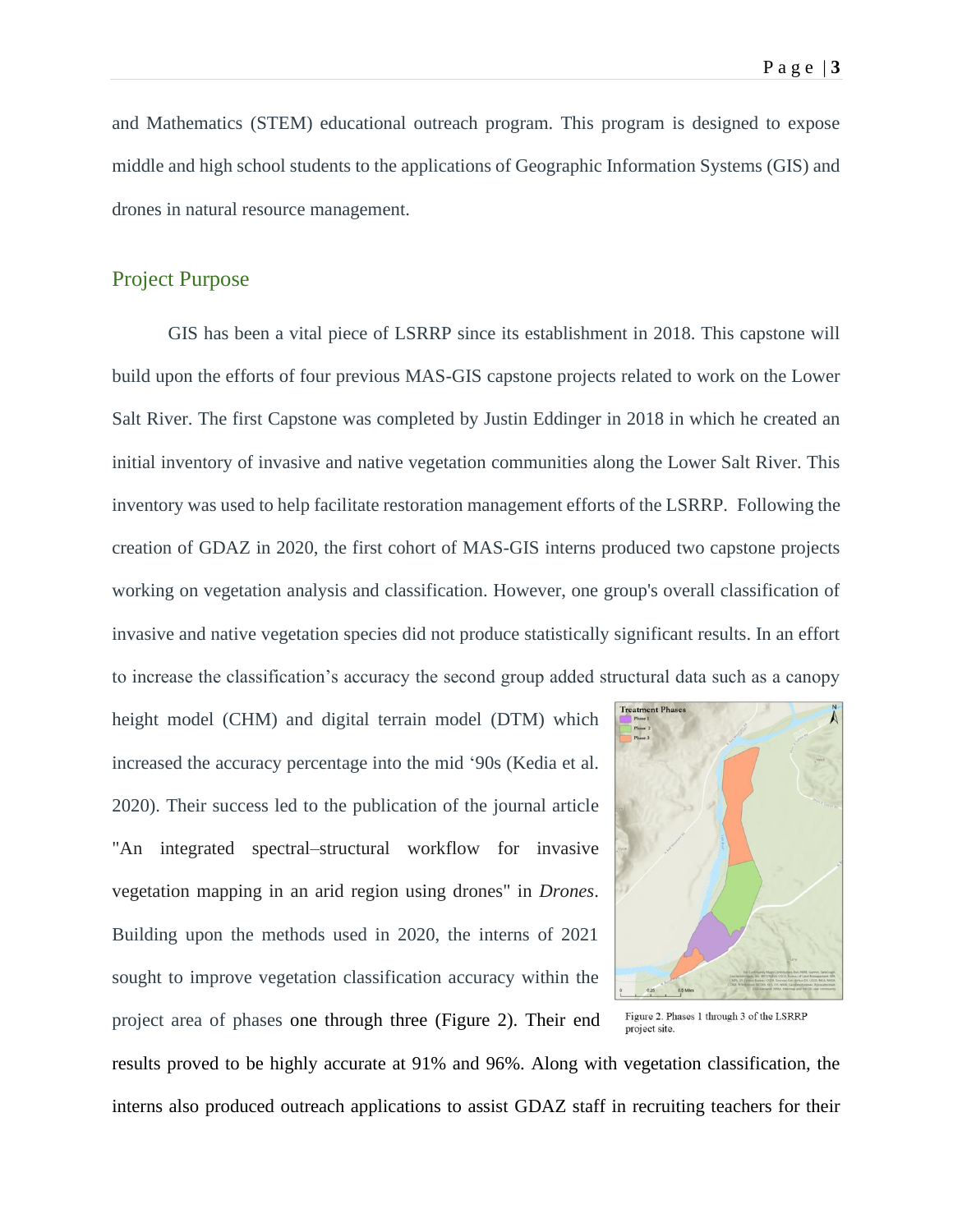STEM outreach program. With these past capstones in mind, this year's goals are to organize data collected from 2020, 2021, and 2022 into a final geodatabase, develop a model in ArcPro to run vegetation classification, review three years of data collection to determine the best parameters for drone flights, create a public web app and story map guiding visitors through the LSRRP site, and improve upon educational outreach within Arizona.

## Project Objectives

#### *Objective 1: Vegetation Classification and Analysis*

The first objective of this project is to organize all data collected over phases one through three of the project site (Figure 2) from 2020, 2021, and 2022 into a final geodatabase. Following the collection of this year's imagery, a supervised pixel-based image classification will be done in ArcPro to create classified rasters for vegetation classification and analysis. In addition to this, we will develop a model in ArcPro to run a vegetation classification analysis on imagery collected in 2020, 2021, and 2022.

#### *Objective 2: LSRRP Web App & Story Map*

The second objective is directed toward creating geospatial content for the public in the form of a web app and story map. The story map will serve as a guided tour that can be explored remotely covering the 400-acre extent of the project through maps and text. It will feature project objectives, treatment strategies, before and after pictures, plant information on native and nonnative species, invasive weeds, details on project phases, and ecological facts about the area. The accompanying web app will serve as a "semi-guided tour" through the site. The app will allow visitors to interact with the area by following trail layers with pop-ups at certain points detailing a variety of topics. These topics will include the project phase the visitor is currently in, before and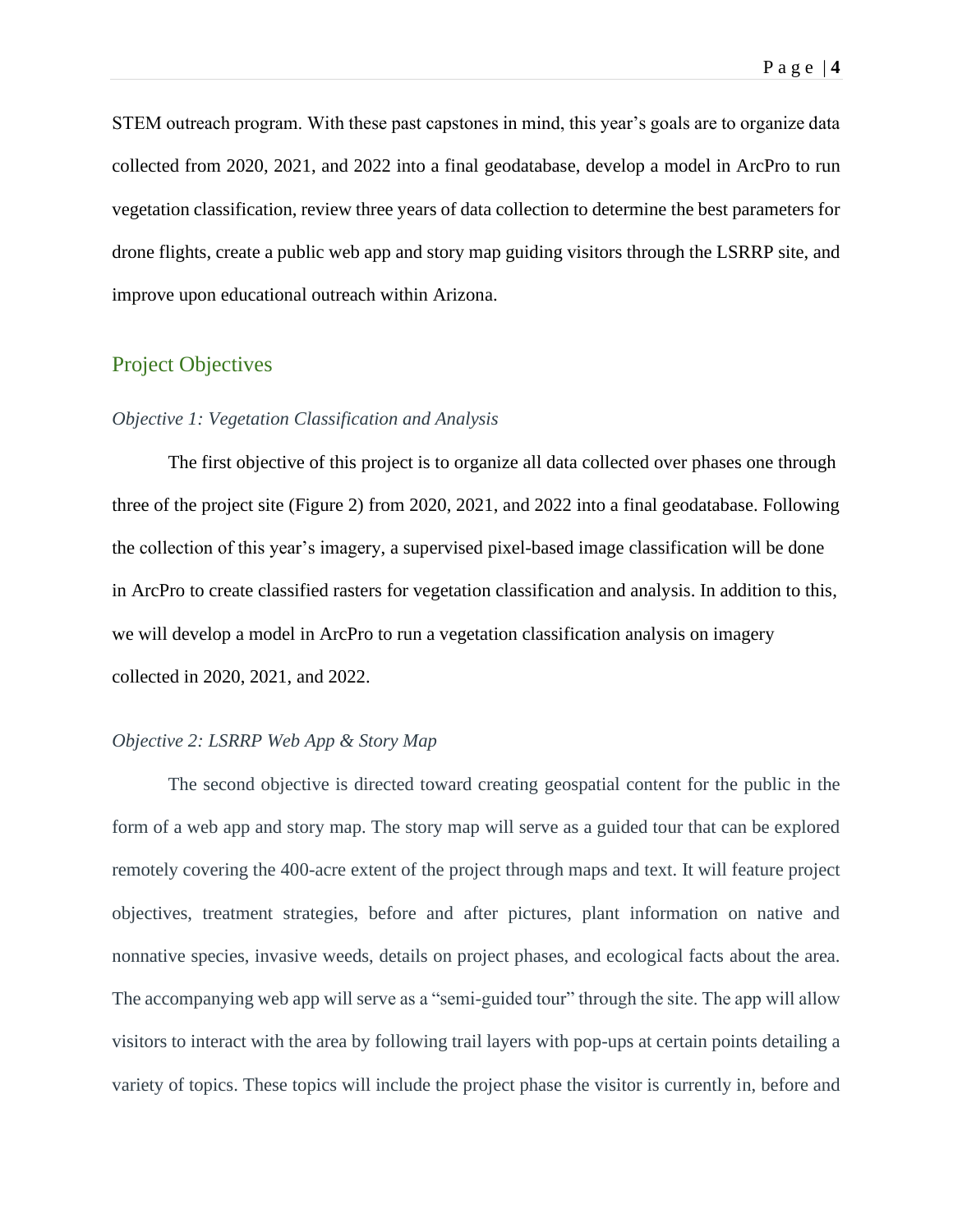after pictures, native and nonnative plant information, historical sites, and designated vegetation communities.

#### *Objective 3: Educational Outreach*

The third objective of this project is to assist in improving educational outreach. Arizona's public Title 1 middle and high schools are the focus of outreach since they are typically in underserved communities. To assist in finding these schools, we will be adding teacher contact information to GDAZ's master teacher directory. The updated directory information will be added to GDAZ's STEM Equity Dashboard. This information will be used to assist in reaching out to new schools not enrolled in GDAZ's education program. GDAZ's outreach program is an onlinebased curriculum to expose middle school and high school students to GIS technology and drones. To keep students engaged, we will create a modified version of the web app tour mentioned in objective two, which students can access at any point to learn about the site. This version will be designed to engage students in GIS technology by allowing students to locate points of interest. These points of interest will be spread throughout the project site, once the student clicks on one the pop up will share educational information on the point. This web app will be supplementary to the course modules.

#### Data

| Data                            | Data Type                   | Data                                 | Data Type                 |
|---------------------------------|-----------------------------|--------------------------------------|---------------------------|
| Title I Schools                 | Excel Table                 | <b>Plant Species Inventory</b>       | <b>Feature Layer</b>      |
| <b>Master Teacher Directory</b> | <b>Excel Table</b>          | <b>Plant Classification Adjusted</b> | <b>Service Definition</b> |
| Coon Bluff Point Cloud          | Scene Layer                 | Spectral Aerial Photo                | Raster Feature Class      |
| RGB aerial photo                | <b>Raster Feature Class</b> |                                      |                           |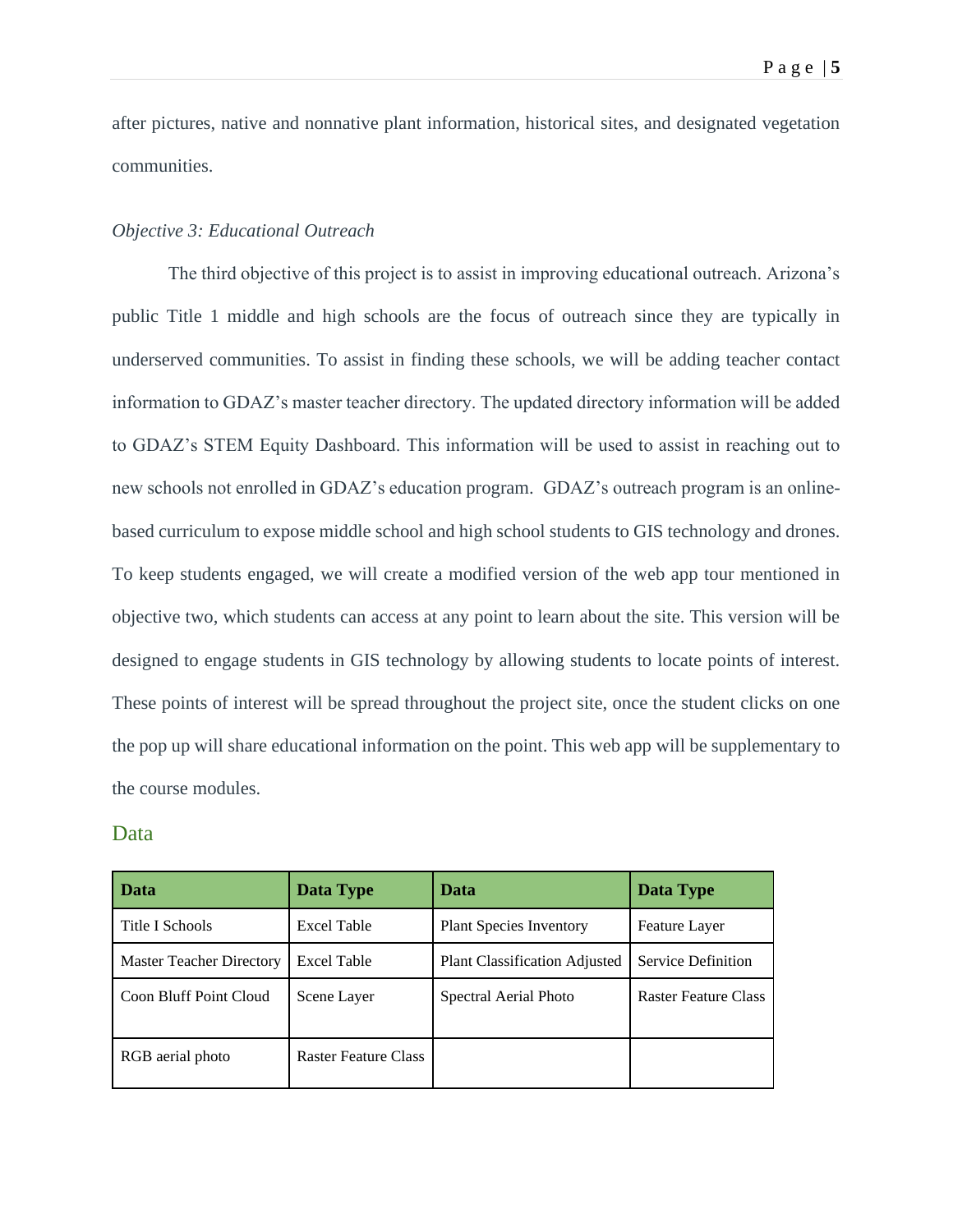## Methodology

#### **Data Collection**

Data collection for this capstone project will be done in conjunction with GDAZ utilizing aerial imagery captured by drones across 400-acres of the LSRRP site. The drones will fly transects over the project site according to a preprogrammed route while capturing photos in timed intervals. Highly accurate ground control point (GCP) data is collected utilizing the Trimble DA2 GNSS receiver, which achieves an overall spatial resolution of 5-8 cm. The GCPs are used for aerial photo geo-referencing and calibration for synthesis. The location information recorded by GNSS receivers and drones is based on WGS84, which will be converted to NAD 1983 UTM Zone 12N in a later step. All RGB and multispectral imagery collected over the site will be georeferenced and processed using the photogrammetry software, Pix4D, resulting in outputs of orthomosaics, point clouds, and digital elevation models (DEMs).

Data collected for teacher outreach will come from a pre-prepared list of Arizona school districts. For each independent school district, we will collect information on STEM and career and technical education (CTE) teachers from school websites. Teacher information (teacher name, subject, email address, and phone number) will be imported into subtables representing each school district.

#### **Modeling**

To georeference the collected images, GDAZ staff will upload these photos to Pix4D. Import aerial imagery, then use pre-set ground control points (GCP) to help georeference the imagery to represent locations on the ground. Pix4D will use this data to georeference point clouds created using triangulation. It then uses the point cloud to georeference the orthomosaic and create ground models, including digital surface models (DSMs) and digital terrain models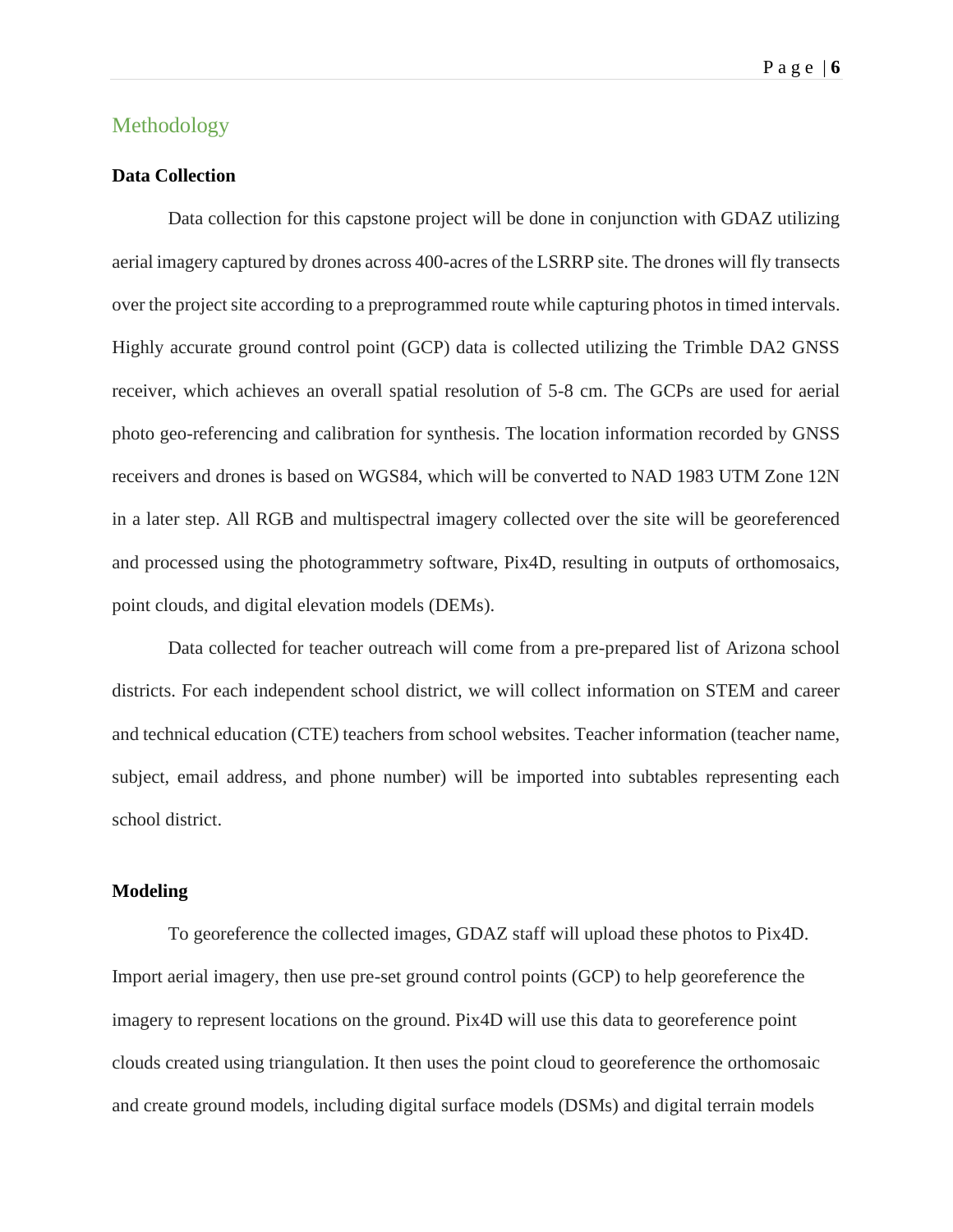(DTMs). The collected spectral layer will be used as the basis for plant classification: a rough classification of surface plants in aerial photos based on the different spectra exhibited by different plants. At the same time, the layer will be gridded according to a certain size, and the main plants in each grid will be used as the final displayed cells. The point cloud data will be presented in the form of an ArcGIS Scene Layer and point clouds containing plant information (such as canopy and shrubs) will be the basis for generating DEMs. Spectral data and RGB data will compose the layers of the raster data. A tile layer will be created to serve as a base map for plant classification and analysis. For the classification process the spectral data and structural data (DSM, CHM) are used to create a "raster stack" used as a reference dataset in the classification process. This raster stack utilizing spectral and structural data is the basis of our classification protocol. The process of segmentation groups like pixels to create a less complex, data heavy raster data set used for classification. Training samples representing ground referenced plant species types are then fed into the model. We will be developing a model in ArcPro to run the vegetation classification analysis established protocol from previous years on aerial imagery collected in 2020, 2021, and 2022. The newly developed model will then be used for future vegetation data processing by GDAZ. This is important to do so the data is the product of one protocol instead of three different protocols used in the previous capstones. Any changes in vegetation will be compared and tracked throughout all three years of collected data to try and determine the best flight altitude based on results.

#### **Geodatabase**

A final geodatabase (GDB) will be created that includes all vector and raster data collected over phases one through three of the project site from 2020, 2021, and 2022. The GDB will contain all orthomosaics, digital elevation models (DEM), canopy height models (CHM),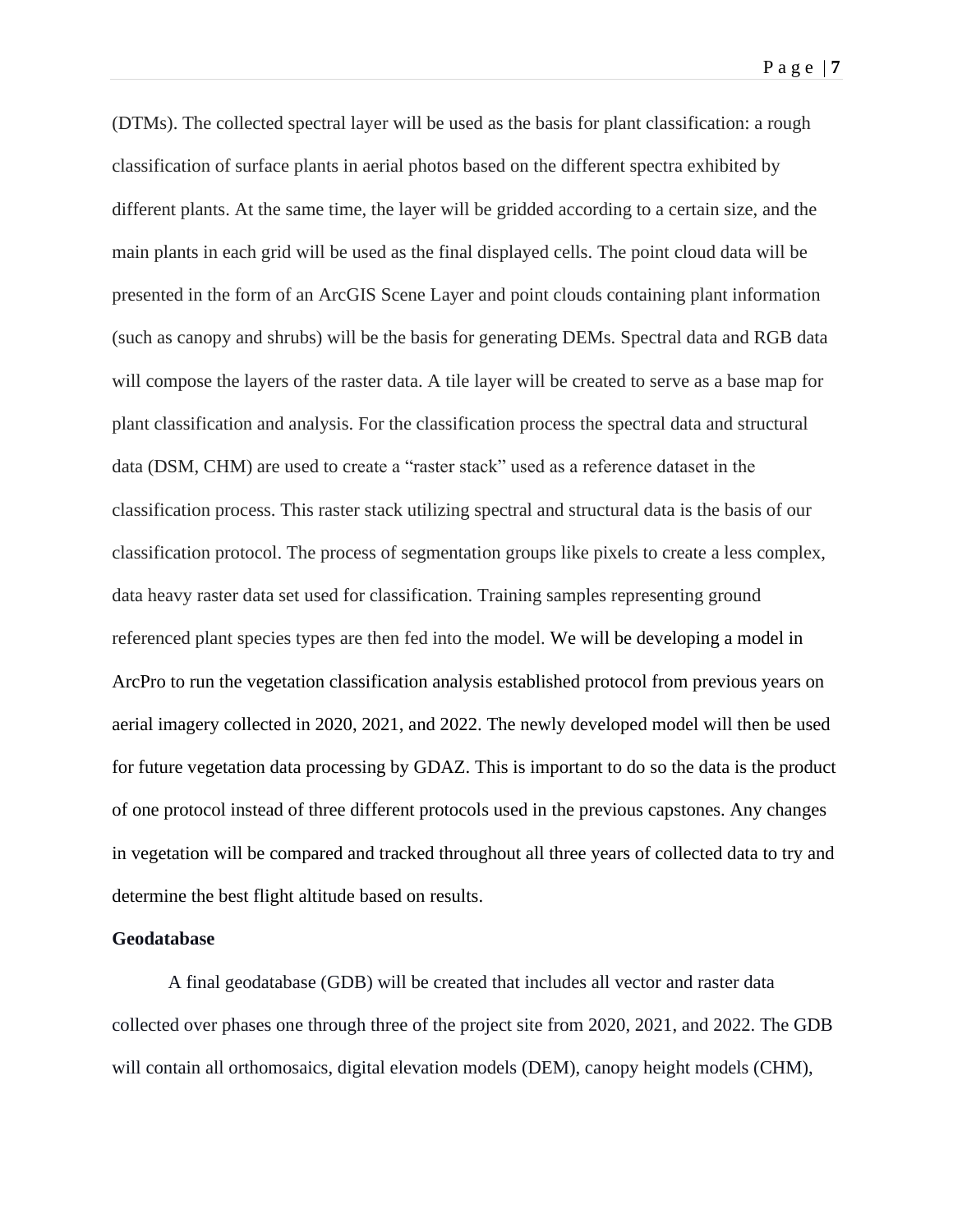P a g e | **8**

digital surface models (DSM), digital terrain models (DTM), point clouds, vegetation classifications, feature classes, and created metadata. The coordinate system used for all feature classes will be NAD 1983 UTM Zone 12N. The final GDB will then be given to GDAZ to use on future projects.

#### **Story Map and Web App**

An ArcGIS story map will be created to serve as a remotely guided tour of the LSRRP site. Background information on the Cactus Fire, LSRRP, and restoration efforts will be included along with a guided map tour through the project site. The viewer will be "walked" through the phases of the LSRRP site each featuring different points of interest. The points of interest will range from information on the Lower Salt River vegetation to LSRRP and its objectives. An accompanying web app built on ArcGIS Online will be created to serve as a "semi-guided tour" throughout the site. The web app will contain different layers that visitors can interact with, for example, a trails layer or a project phases layer. The app will also include the points of interest as seen in the story map. Visitors will be able to zoom in and out of the map, toggle layers, and click on point features to read their accompanying information. The story map and web app will both be available to the public with visitors of the Lower Salt River being the main target audience.

#### **Educational Outreach**

To assist with outreach, we will maintain and update existing records based on the Arizona teacher directory used in the public GDAZ STEM Equity Dashboard. The dashboard is an extensive directory of STEM teachers in Arizona middle and high schools. The purpose of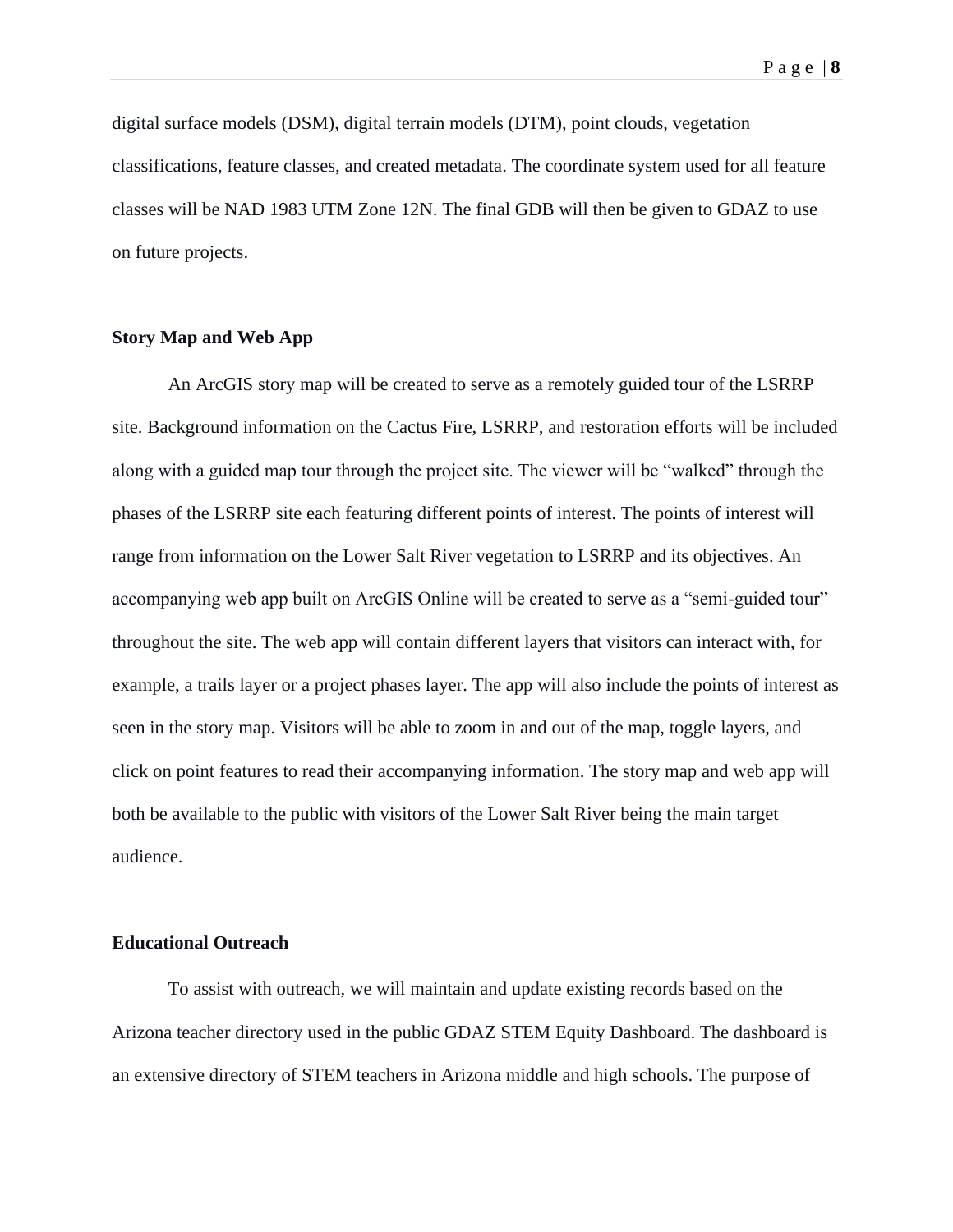P a g e | **9**

this custom dashboard is to serve as both a recruitment and metric tracking tool for schools enrolled in the GDAZ educational program. Any changes in STEM teachers will be identified by independently collecting data for each school. The collected data will be manually updated in the teacher directory which is in Excel. Each school district has a separate sub-table and records all teacher contact information including first and last name, e-mail, subject taught, and phone number. After the data maintenance is complete, the STEM Equity Dashboard will be updated. The interactive dashboard provides quick query functions to improve ease of use which helps public users that do not necessarily have a strong GIS background. In addition to assisting in outreach, a modified version of the web app created for visitors of the Lower Salt River will be made. This app will include the same information and data points, but students will also be shown congratulatory messages or "fun facts" upon reaching sites and clicking a point feature. The purpose of this app is to encourage students to go explore the area with the app in hand.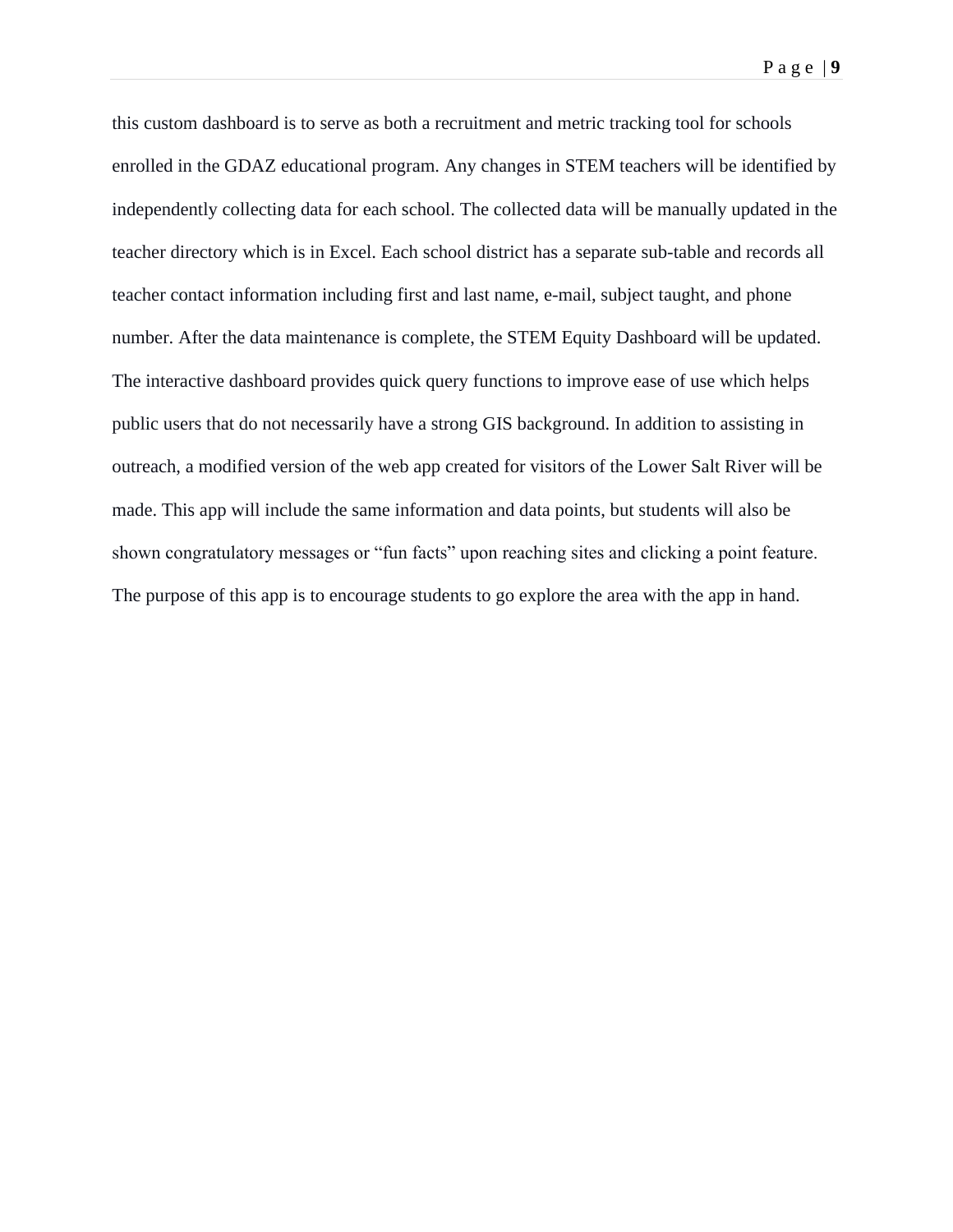# Methodology Flow Chart